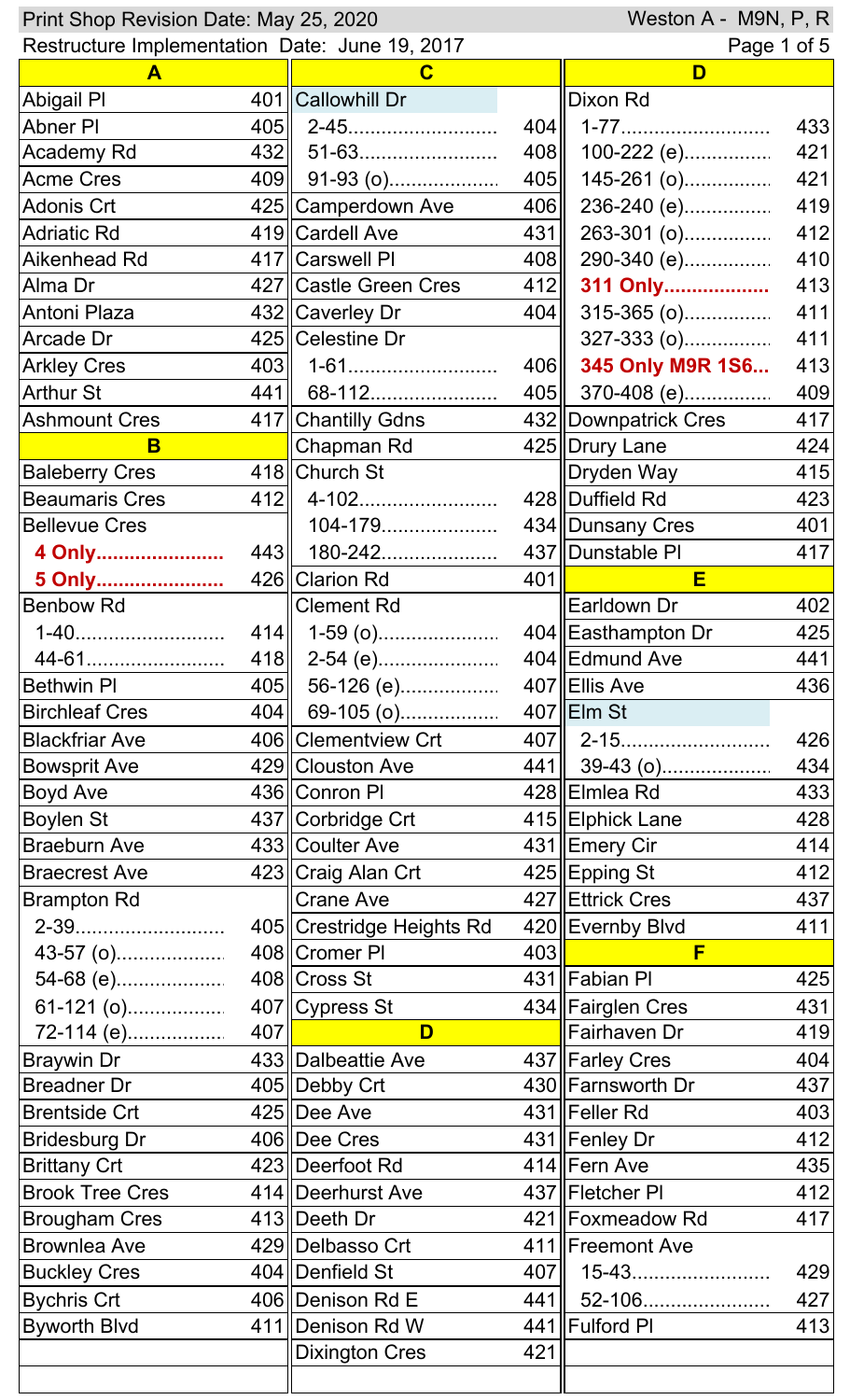| Print Shop Revision Date: May 25, 2020<br>Weston A - M9N, P, R |                   |                       |     |                             |             |
|----------------------------------------------------------------|-------------------|-----------------------|-----|-----------------------------|-------------|
| Restructure Implementation Date: June 19, 2017                 |                   |                       |     |                             | Page 2 of 5 |
| G                                                              |                   |                       |     |                             |             |
| Galewood Dr                                                    |                   | $430$ Jane St         |     | La Rose Ave                 |             |
| <b>Garview Crt</b>                                             | 410               | 1460-1562 (e)         | 441 | 2-140 (e)                   | 424         |
| <b>Gary Dr</b>                                                 |                   | 1533 Only             | 436 | $15-45$ (o)                 | 425         |
| 130-183                                                        | 434               | 1539-1779 (o)         | 441 | 95 Only                     | 424         |
| 188-254                                                        | 432               | 1570-1746 (e)         | 441 | 105 Only                    | 425         |
| 263-301                                                        | 430               | 1750-1884 (e)         | 439 | $123 - 151$ (o)             | 424         |
| George St                                                      | 428               | 1795-1887 (o)         | 439 | 154-168                     | 422         |
| Giardino Crt                                                   | 410               | 1890-1906 (e)         | 437 | 173-324                     | 420         |
| <b>Gibson Ave</b>                                              | 436               | 1901-2050             |     | 437∥La Rush Dr              | 427         |
| <b>Golfwood Hts</b>                                            |                   | 421 Jardine PI        |     | 405 Lackman Crt             | 414         |
| Gordon Mackay Rd                                               |                   | 437 Jaymar PI         |     | 430 Ladbrooke Rd            | 408         |
| <b>Gracey Blvd</b>                                             |                   | 408 John Best Ave     |     | 441 Lamont Ave              | 434         |
| <b>Grattan St</b>                                              |                   | 428 John St           |     | ∥Landigo Dr                 | 403         |
| Greyswood Crt                                                  | 425               |                       |     | 435 Landron Cres            | 422         |
| Griggsden Ave                                                  | 424               |                       |     | 435 Langside Ave            | 434         |
| н                                                              |                   | $16-34$ (e)           |     | 443 Lanni Crt               | 410         |
| <b>Hamer Blvd</b>                                              | 411               | 49-270                |     | 439 Laurelwood Cres         | 414         |
| Hamptonbrook Dr                                                |                   | 420 Joseph St         |     | 428   Lavington Dr          |             |
| Haregate Crt                                                   | 408 <sup>II</sup> | K                     |     | 4-78 (e)                    | 403         |
| Hartsdale Dr                                                   |                   | 417 Kames Ave         | 437 | 5 Only                      | 406         |
| Havenridge Dr                                                  |                   | 419 Kenning Pl        |     | 408 51-87 (o) <u></u>       | 403         |
| <b>Haverstock Lane</b>                                         |                   | 416 Kentroyal Dr      |     | 433 Lawrence Ave W          |             |
| <b>Hawthorne Rd</b>                                            |                   | 409 Kilburn Pl        | 413 | 1907-2016                   | 436         |
| Hayhurst Rd                                                    |                   | 405   King George Rd  | 431 | 2061-2125 (o)               | 426         |
| Hepworth Dr                                                    |                   | $401$ King St         |     | 2070-2114 (e)               | 426         |
| Heritage PI                                                    | 427               | $1-31$ (0)            | 435 | 2089 Only M9N 1H8           | 1426        |
| <b>Hickory Tree Rd</b>                                         |                   | 2-56 (e)              | 435 | 2099 Only M9N 1H9           | 1426        |
|                                                                |                   | 438 15 Only M9N 3X1   | 428 | 2205 Only                   | 426         |
| 111 Only                                                       | 443               | 33 Only               | 434 | 2215-2245 (o)               | 429         |
| Hill Garden Rd                                                 | 427               | $35-39$ (o)           | 435 | 2220-2284 (e)               | 429         |
| <b>Hilliard PI</b>                                             | 401               | 64-172                | 434 | 2255-2311 (o)               | 423         |
| Hobden PI                                                      | 403               | 174-224               |     | 439 Learmont Dr             | 405         |
| Holgate St                                                     |                   | 415  King Street Cres |     | 435 Leggett Ave             | 427         |
| <b>Holley Ave</b>                                              |                   | 431  Kingdom St       |     | 429 Lethbridge Ave          | 414         |
| Holywell Dr                                                    |                   | 413 Kingsborough Cres |     | 416   Limerick Ave          | 432         |
| <b>Howbert Dr</b>                                              |                   | 430 Kingsgate Cres    |     | 422 Linstead Crt            | 416         |
| <b>Humberview Cres</b>                                         |                   | 431   Kingsview Blvd  |     | $\parallel$ Lippincott St E | 443         |
| <b>Hunting Ridge</b>                                           | 416               | 1-92                  |     | 410 Lippincott St W         | 443         |
|                                                                |                   | 94-200                |     | 406 Little Ave              | 426         |
| <b>Inchcliffe Cres</b>                                         |                   | 433 Kipling Ave       |     | ∥Littoral Pl                | 427         |
| Ingleport PI                                                   | 401               | 1540-1548 (e)         |     | 407 Lockerbie Ave           | 437         |
| <b>Islington Ave</b>                                           |                   | 1550-1582 (e)         |     | 408 Lockheed Blvd           | 433         |
| 1775-1806                                                      |                   | 420    1665-1735 (o)  |     | 409 Longbourne Dr           | 404         |
| 1931 Only                                                      |                   | 414 Kirah Crt         |     | 430   Longfellow Rd         | 409         |
| 1982-2010 (e)                                                  |                   | 418 Korol Ave         |     | 414 Longview Dr             | 437         |
| 2044-2180 (e)                                                  |                   | 419 Kylemore Cres     |     | 420 Lowe'S PI               | 419         |
| 2063-2085 (o)                                                  | 419               |                       |     | Ludstone Dr                 | 403         |
| 2101 Only                                                      | 418               |                       |     |                             |             |
|                                                                |                   |                       |     |                             |             |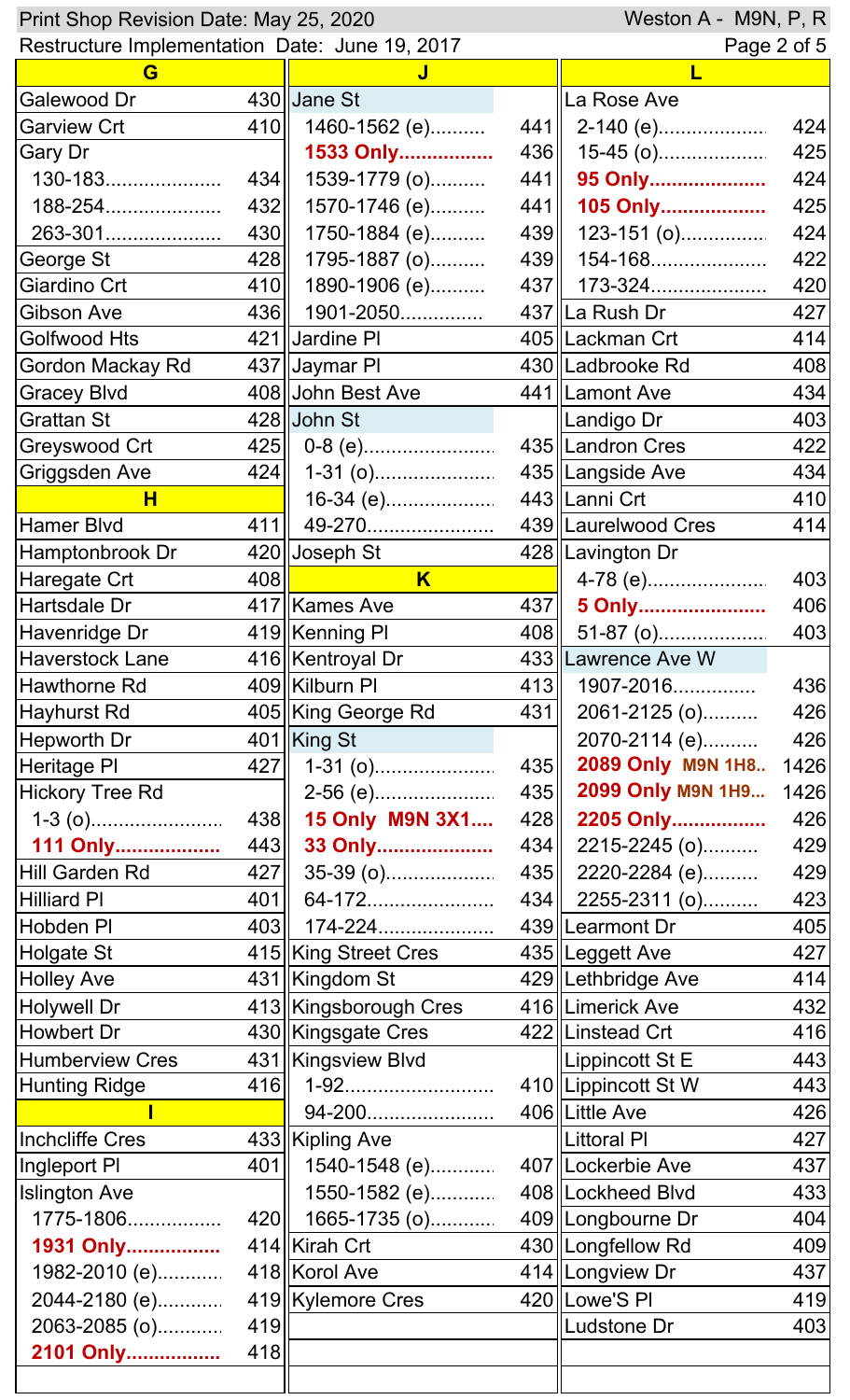| Weston A - M9N, P, R<br>Print Shop Revision Date: May 25, 2020 |     |                         |     |                         |     |
|----------------------------------------------------------------|-----|-------------------------|-----|-------------------------|-----|
| Restructure Implementation Date: June 19, 2017                 |     |                         |     | Page 3 of 5             |     |
| M                                                              |     | P                       |     | R                       |     |
| <b>Macdonald Ave</b>                                           |     | <b>Parmalea Cres</b>    |     | 415 Riverlea Dr         |     |
|                                                                |     | 426 Patika Ave          | 441 | 1-33                    | 429 |
| $15-65$ (o)                                                    |     | 426 Peach Tree Path     | 419 | 34-43                   | 426 |
| 60-114 (e)                                                     |     | 436   Pellatt Ave       |     | Riverlea Rd             | 426 |
| 67-93 (o)                                                      |     | 436   171-245           |     | 432 Riverstone Dr       | 426 |
| <b>Madill St</b>                                               |     | 419    269-330          |     | 430 Riverview Hts       | 433 |
| Maida Croft PI                                                 |     | 420 Pelmo Cres          |     | 437 Robert St           | 434 |
| Manorhampton Dr                                                |     | 422 Penhale Dr          |     | 427 Rockcastle Dr       | 415 |
| Maplebranch Path                                               |     | 419   Pettit Dr         |     | 415 Romanway Cres       | 441 |
| Maple Bush Ave                                                 |     | 431   Piggott Mews      |     | 431 Rosemount Ave       |     |
| Marblehead Rd                                                  |     | $409$ Pine St           |     | 2-89                    | 426 |
| Margaret Rose Crt                                              | 436 | 4-20                    | 436 | 91-125                  | 439 |
| <b>Martin Grove Rd</b>                                         |     | $21-43$ (o)             | 439 | 126-184                 | 428 |
| $551-695$ (o)                                                  | 404 | 22 Only                 | 439 | 192-253                 | 430 |
| 620 Only                                                       |     | 407 26 Only             | 436 | 226-232                 | 430 |
| 678 Only                                                       |     | 401  100 Only           |     | 441 Rowse Cres          | 418 |
| Matane Crt                                                     |     | 425   Plainfield Rd     |     | 441 Roxaline St         |     |
| Mcarthur St                                                    |     | 419  Pont Lane          | 431 |                         | 433 |
| Mcmanus Rd                                                     |     | 421   Pony Farm Dr      | 416 | 70-82                   | 423 |
| <b>Meadow Oak PI</b>                                           |     | 430 Portage Ave         |     | 432 Royal Wood Crt      | 416 |
| <b>Midden Cres</b>                                             |     | 408 Powburn PI          |     | 405 Royal York Rd       |     |
| Mitre PI                                                       |     | 413  Poynter Dr         | 412 | 1403-1407 (o)           | 420 |
| <b>Moford Cres</b>                                             |     | 405   Prentice Crt      | 414 | 1415-1552               | 423 |
| Moline Dr                                                      |     | 413   Pride Crt         | 412 | 1564-1579               | 421 |
| Monogram PI                                                    |     | 419 Purdy Cres          |     | 430 Royaleigh Ave       | 433 |
| Mountbatten Rd                                                 | 429 | Q                       |     | <b>Ruscoe Cres</b>      | 414 |
| <b>Muirdale Ave</b>                                            |     | 413 Queens Dr           |     | 439 Russell Rd          | 420 |
| <b>Munhall Rd</b>                                              |     | 424  Queensborough Cres | 415 | $\overline{\mathbf{s}}$ |     |
| N                                                              |     | Queenslea Ave           |     | Sabrina Dr              |     |
| <b>Newstead Rd</b>                                             | 422 | $5-9$ (o)               | 437 |                         | 403 |
| <b>Norby Cres</b>                                              | 422 | 133-146                 |     | $432$   2-50 (e)        | 403 |
| <b>Norgrove Cres</b>                                           | 422 | 152-253                 | 430 | 45-105 (o)              | 405 |
| <b>Norham Cres</b>                                             | 417 | 173-175                 | 430 | 58-140 (e)              | 405 |
| Northcrest Rd                                                  |     | R.                      |     | Sam Frustaglio Dr       | 436 |
| 1-55                                                           |     | 409 Ralph St            |     | 426 Sandwell Dr         | 403 |
| 75-117 (o)                                                     |     | 412 Ranwood Dr          |     | 432 Saskatoon Dr        | 418 |
| <b>Nugent Rd</b>                                               |     | 409 Raymore Dr          |     | 429 Saxony Cres         | 427 |
| $\overline{\mathbf{O}}$                                        |     | <b>Rectory Rd</b>       |     | 431 Scarlett Rd         |     |
| Oak St                                                         |     | Redgrave Dr             |     | 500 Only                | 425 |
| 7 Only                                                         | 431 | 19-169 (o)              | 401 | 530 Only                | 427 |
| 8 Only                                                         |     | 430   20 Only           | 408 | 536-604 (e)             | 425 |
| $15-33$ (0)                                                    |     | 431    40-216 (e)       | 401 | 565-715 (o)             | 429 |
|                                                                |     | 430 Renault Cres        | 424 |                         | 427 |
| 35 Only<br><b>Orland Crt</b>                                   |     | 408 Resources Rd        | 419 | 612-738 (e)<br>742-754  | 426 |
| P                                                              |     |                         |     | 905-1025                |     |
|                                                                |     | <b>Richgrove Dr</b>     | 402 |                         | 433 |
| Paddington PI                                                  |     | 417 Richwood St         |     | 436 Scarlettwood Crt    | 429 |
| Pagebrook Dr                                                   |     | 424 Ridgemount Rd       |     | 425 Sedgeley Dr         | 404 |
| Paragon Rd                                                     | 412 |                         |     | Sellmar Rd              | 422 |
| Parke St                                                       | 431 |                         |     | <b>Shadwick Dr</b>      | 413 |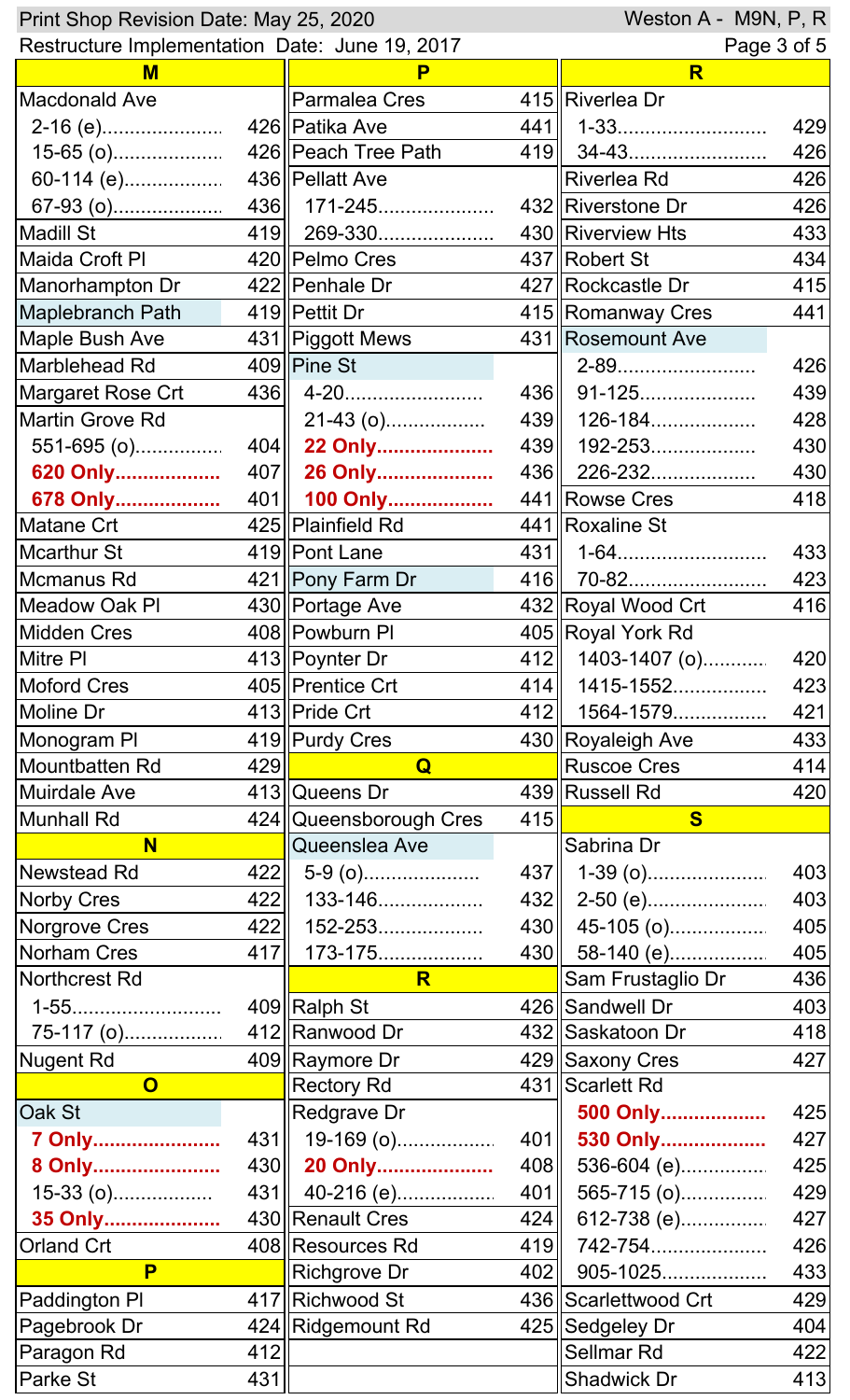| Weston A - M9N, P, R<br>Print Shop Revision Date: May 25, 2020 |     |                         |     |                          |      |
|----------------------------------------------------------------|-----|-------------------------|-----|--------------------------|------|
| Restructure Implementation Date: June 19, 2017                 |     |                         |     | Page 4 of 5              |      |
| S                                                              |     |                         |     | W                        |      |
| <b>Sheffley Cres</b>                                           |     | 413  The Westway        |     | <b>Weston Rd</b>         |      |
| Sherin Crt                                                     | 418 | 28-175                  | 414 | 1500-1634                | 443  |
| <b>Shipley Rd</b>                                              | 408 | $178-240$ (e)           | 417 | 1644-1896 (e)            | 435  |
| <b>Shortland Cres</b>                                          | 417 | 193-259 (o)             | 417 | 1647-1749 (o)            | 435  |
| <b>Snowberry Ave</b>                                           | 432 | 250-296 (e)             | 413 | 1765-1775 (o)            | 443  |
| <b>South Station St</b>                                        |     | 265-285 (o)             | 413 | 1823-1885 (o)            | 435  |
| 29 Only M9N 3T8                                                | 426 | 300-418 (e)             | 408 | 1901 Only M9N 3P1.       | 438  |
| 29A-45 (o)                                                     | 435 | 315-359 (o)             | 408 | 1901 Only M9N 3P5.       | 443  |
| 36-45                                                          | 435 | 367-413 (o)             | 405 | 1906-1986 (e)            | 435  |
| <b>Speers Ave</b>                                              |     | 436    415 Only         | 408 | 1911-2159 (o)            | 435  |
| <b>Spencely Crt</b>                                            |     | 423 Thelmere PI         | 405 | 1920 Only M9N 1W5        | 443  |
| <b>Springmount Ave</b>                                         |     | 426 Thorpe Rd           | 403 | 2000 Only                | 435  |
| Springwood Dr                                                  |     | 411 Tilden Cres         | 429 | 2022-2160 (e)            | 435  |
| <b>St Andrews Blvd</b>                                         |     | <b>Timothy Crt</b>      | 424 | 2062 Only M9N 1X5        | 1435 |
| 2-30 (e)                                                       |     | 411 Tollington Rd       | 403 | 2100 Only M9N 3W6        | 1435 |
|                                                                |     | 411 Trehorne Dr         | 423 | 2130 Only M9N 3R9        | 428  |
| 29-93 (o)                                                      |     | 410 Trio Ave            | 414 | 2160 Only M9N 1X6 .      | 1435 |
| 38-98 (e)                                                      |     | 410 Tyler PI            | 409 | 2175-2237 (o)            | 428  |
| St Georges Blvd                                                |     | 411  Tynevale Dr        | 405 | 2180 Only                | 434  |
| St Phillips Rd                                                 | 433 | $\overline{\mathsf{u}}$ |     | 2190-2202 (e)            | 1435 |
| St. Maurice Crt                                                |     | 410 Uphill Ave          | 437 | 2220-2222 (e)            | 428  |
| <b>Stapleton Dr</b>                                            | 412 | $\overline{\mathsf{v}}$ |     | 2240 Only                | 1435 |
| Strathdee Dr                                                   |     | 415 Van Camp PI         | 401 | 2255 Only                | 1435 |
| <b>Sturton Rd</b>                                              |     | 418 Vanderbrent Cres    | 401 | 2260 Only                | 428  |
| <b>Summitcrest Dr</b>                                          |     | <b>Vicarage Crt</b>     | 403 | 2263-2289 (o)            | 428  |
| 9-125                                                          |     | 422 Victoria Ave E      | 435 | 2275 Only M9N 1Z6        | 1435 |
| 141 Only                                                       |     | 415 Victoria Ave W      | 435 | 2278 Only                | 431  |
| Sun Row Dr                                                     |     | <b>Vimy Ave</b>         | 436 | 2292-2304 (e)            | 428  |
| 5-57                                                           |     | 418 Vista Humber Dr     | 426 | 2297-2347 (o)            | 428  |
| 60-137                                                         | 414 | $\overline{\mathsf{W}}$ |     | 2320-2610 (e)            | 431  |
| <b>Suntract Rd</b>                                             |     | 437 Wadsworth Blvd      | 426 | 2353-2443 (o)            | 431  |
| Sunvale Dr                                                     |     | 407 Wall Ave            | 434 | 2541-2549 (o)            | 430  |
| <b>Sweet Pea Path</b>                                          |     | 419 Walwyn Ave          | 432 | 2625 Only                | 430  |
| <b>Sweetland Rd</b>                                            |     | 418   Warbeck PI        |     | 409 Weston Wood Rd       | 423  |
| <b>Sykes Ave</b>                                               |     | 443   Waterbury Dr      |     | 401   Westona St         | 429  |
| Τ                                                              |     | <b>Waterford Dr</b>     |     | 415   Westroyal Rd       | 414  |
| <b>Tallon Rd</b>                                               |     | 423 Waterton Rd         |     | 429 Westwynd Crt         | 404  |
| <b>Tamarack Cir</b>                                            |     | 421   Watling St        |     | 420 Widdicombe Hill      | 416  |
| Tangamo Rd                                                     |     | 405   Wendell Ave       |     | 432 Widdicombe Hill Blvd |      |
| <b>Tapley Dr</b>                                               |     | 403 West Oak Cres       | 430 | 53 Only                  | 438  |
| <b>Telco Cres</b>                                              |     | 430   Westbank Cres     | 429 | 57-63 (o)                | 416  |
| <b>Templar Dr</b>                                              |     | 413   Westhampton Dr    | 411 | 73 Only                  | 407  |
| <b>Tewsley PI</b>                                              |     | 423   Westmount Park Rd | 424 | $120-142$ (e)            | 407  |
| The Elms                                                       |     | 426   Weston Downs Ave  | 430 | $125-135$ (o)            | 416  |
|                                                                |     |                         |     | <b>Wilby Cres</b>        | 435  |
|                                                                |     |                         |     | <b>William St</b>        |      |
|                                                                |     |                         |     | 1-9                      | 426  |
|                                                                |     |                         |     | 6-141                    | 426  |
|                                                                |     |                         |     | 143-223                  | 439  |